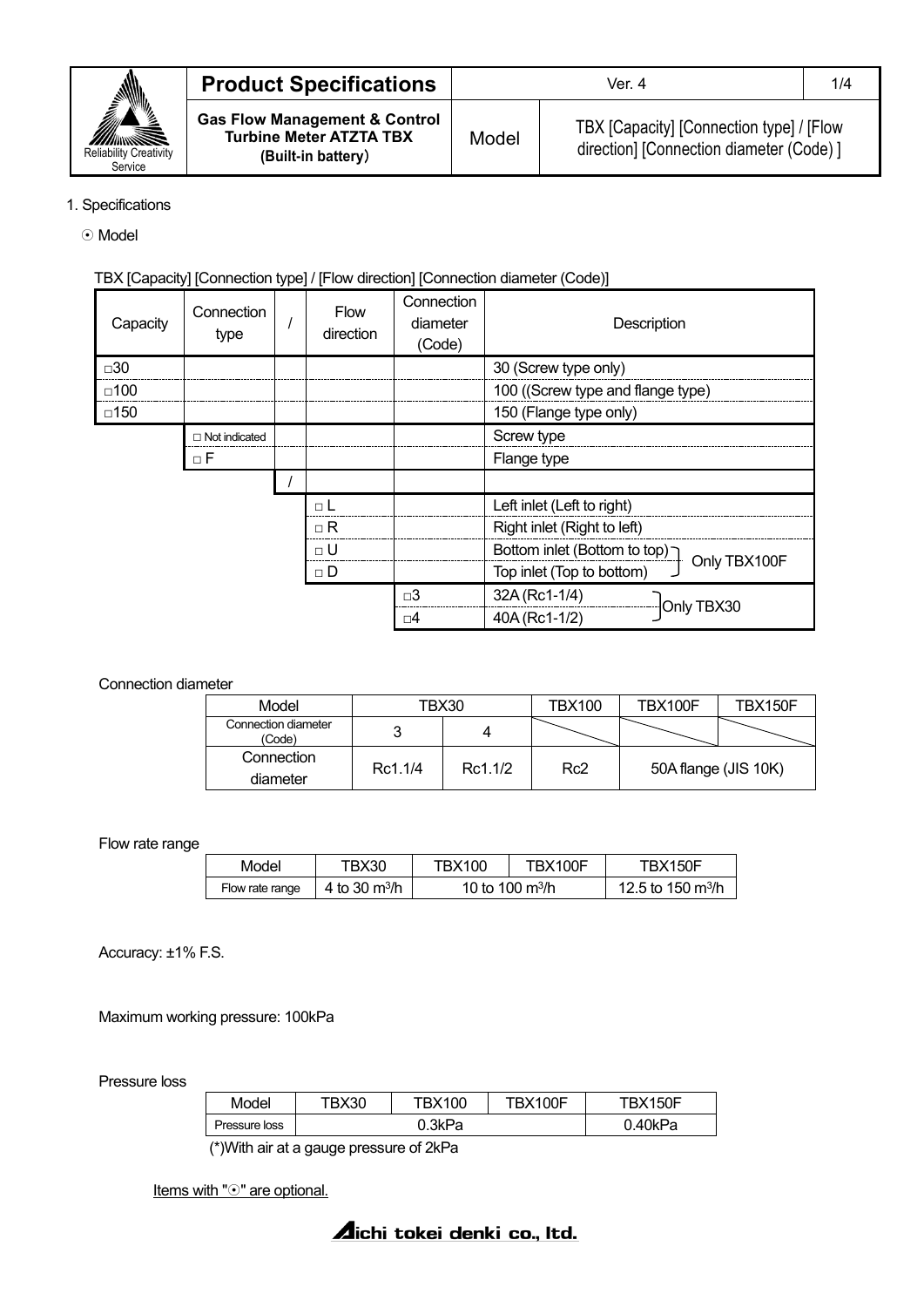

Model TBX [Capacity] [Connection type] / [Flow direction] [Connection diameter (Code) ]

Installation position: Horizontal and vertical

Applicable fluid: Limited to only clean and dry gases (City gas, LP gas, air, nitrogen, etc.).

Durability: 7 years (When used at room temperature with the load of the maximum flow rate of 50% maximum folw-rate)

Use environment: -10 to +60 °C, max 90%RH (No dew condensation) Storage environment: -10 to +60 °C, max 90%RH (No dew condensation)

Display: Accumulated flow volume, instantaneous flow-rate, trip accumulated flow volume, setting values, decimal point, and pilot are displayed on the LCD. Changeover them by using "FLOW RATE switch" and "START switch".

| <b>Display</b> | TBX30                       | <b>TBX100</b>              | TBX100F         | <b>TBX150F</b>                |
|----------------|-----------------------------|----------------------------|-----------------|-------------------------------|
| Accumulated    | 8-digit display             | 8-digit display            |                 | 8-digit display               |
| flow volume    | 999999.99 m <sup>3</sup>    | 999999.99 m <sup>3</sup>   |                 | 9999999.9<br>$\mathsf{m}^3$   |
| Trip           | 6-digit display             | 6-digit display            |                 | 6-digit display               |
| accumulated    | 9999.99 m <sup>3</sup>      | 9999.99 m <sup>3</sup>     |                 | 99999.9 m <sup>3</sup>        |
| flow volume    |                             |                            |                 |                               |
| Instantaneous  | 3-digit display             |                            | 4-digit display | 3-digit display               |
| flow-rate      | 0.99.9<br>m <sup>3</sup> /h | 999.9<br>m <sup>3</sup> /h |                 | U<br>999<br>m <sup>3</sup> /h |

Power source: Built-in lithium battery [battery life: 7 years (When used at room temperature)] The battery is not replaceable.

Pulse output

Electrical specifications

| Specifica-     | Unit pulse output                          | <b>High-density pulse output</b><br>(Synchronized with the |  |
|----------------|--------------------------------------------|------------------------------------------------------------|--|
| tions          |                                            | rotation of the vane wheel)                                |  |
| Method         | Open drain                                 |                                                            |  |
| Maximum rating | 24VDC                                      |                                                            |  |
| ON current     | 20 mA or less<br>10 mA or less             |                                                            |  |
| ON resistance  | 100 $\Omega$ or less<br>$50\Omega$ or less |                                                            |  |
| OFF resistance | 100 $\Omega$ or more                       |                                                            |  |

### Output unit

| Model   | Unit pulse output                   | High-density pulse output *<br>(Vary according to individual difference of<br>the flow measurement portion) |  |
|---------|-------------------------------------|-------------------------------------------------------------------------------------------------------------|--|
|         | Standard                            |                                                                                                             |  |
| TBX30   | 10 L/P (Pulse output width: 40 ms)  | Approx. 110cm <sup>3</sup> /P                                                                               |  |
| TBX100  |                                     |                                                                                                             |  |
| TBX100F | 10 L/P (Pulse output width: 40 ms)  | Approx. 250cm <sup>3</sup> /P                                                                               |  |
| TBX150F | 100 L/P (Pulse output width: 40 ms) | Approx. 470cm <sup>3</sup> /P                                                                               |  |

\* Duty ratio is 0.45 to 0.55 (At a constant flow rate).

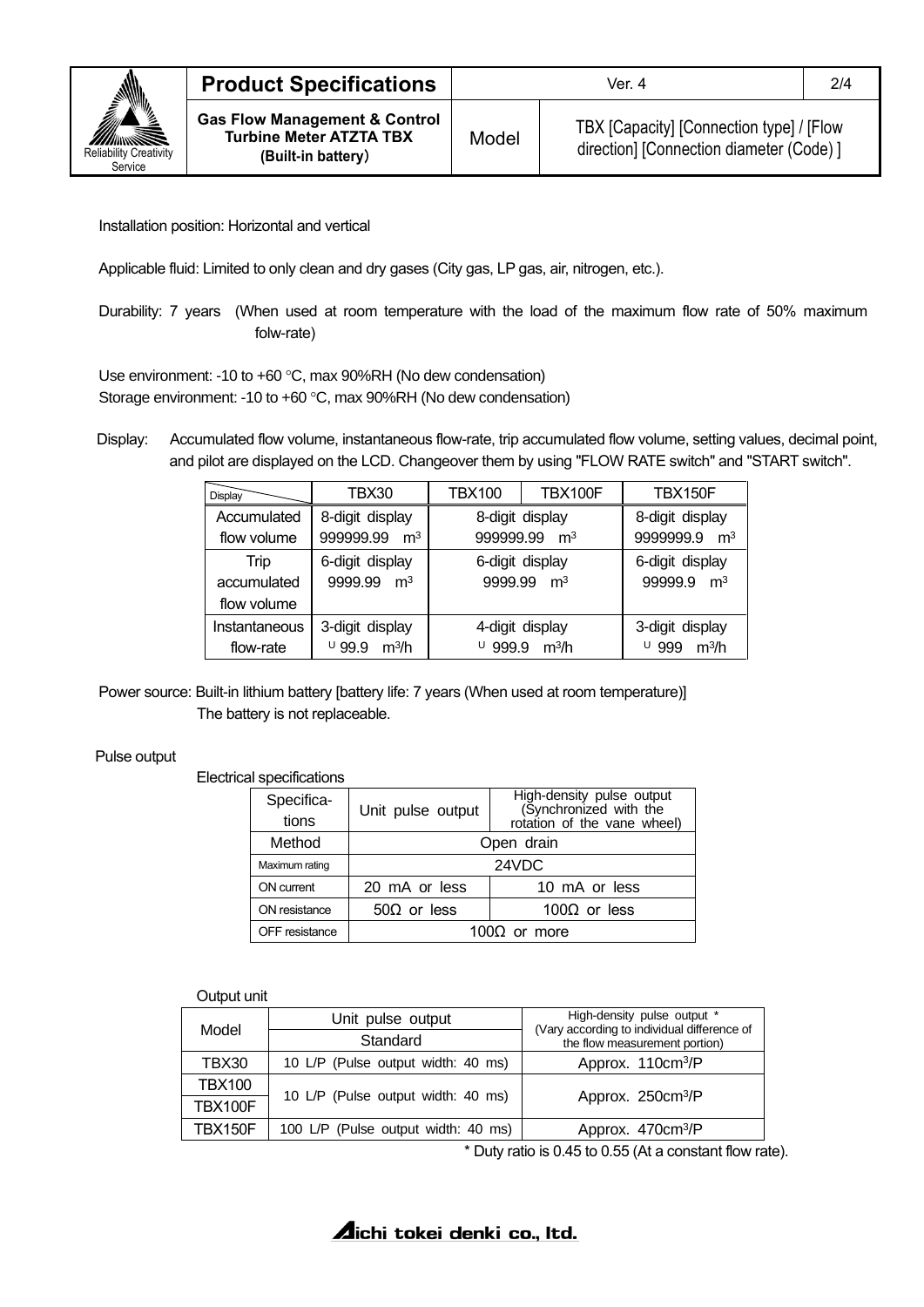

# **Product Specifications Ver. 4** 3/4

**Gas Flow Management & Control Turbine Meter ATZTA TBX (Built-in battery**)

Model TBX [Capacity] [Connection type] / [Flow direction] [Connection diameter (Code) ]

|              |                      |                       | Puise outp                                         |
|--------------|----------------------|-----------------------|----------------------------------------------------|
| Model        | Pulse<br>output unit | Pulse<br>output width | Pulse<br>configuration<br>allowed /<br>not allowed |
|              | $1 \cup P$           | 40 <sub>ms</sub>      | (Allowed)<br>$\circ$                               |
|              |                      | 120ms                 | X (Not allowed)                                    |
| <b>TBX30</b> | 10LP<br>100L/P       | 40 <sub>ms</sub>      | (Allowed)<br>O                                     |
|              |                      | 120ms                 | $\circ$ (Allowed)                                  |
|              |                      | 40 <sub>ms</sub>      | (Allowed)<br>O                                     |
|              |                      | 120ms                 | (Allowed)<br>O                                     |
|              | 1000L/P              | 40 <sub>ms</sub>      | (Allowed)<br>O                                     |
|              | $(1m^3/P)$           | 120ms                 | (Allowed)<br>$\circ$                               |
|              | 10000L/P             | 40 <sub>ms</sub>      | (Allowed)<br>O                                     |
|              | $(10m^3/P)$          | 120ms                 | (Allowed)<br>O                                     |

Pulse output setting conditions

| $$ is a consequently            |                      |                       |                                                    |
|---------------------------------|----------------------|-----------------------|----------------------------------------------------|
| Model                           | Pulse<br>output unit | Pulse<br>output width | Pulse<br>configuration<br>allowed /<br>not allowed |
|                                 | $1 \cup P$           | 40 <sub>ms</sub>      | X (Not allowed)                                    |
|                                 |                      | 120ms                 | X (Not allowed)                                    |
| <b>TBX100</b><br><b>TBX100F</b> | 10LP                 | 40 <sub>ms</sub>      | $\circ$ (Allowed)                                  |
|                                 |                      | 120ms                 | $\circ$ (Allowed)                                  |
|                                 | 100L/P               | 40 <sub>ms</sub>      | $\circ$ (Allowed)                                  |
|                                 |                      | 120ms                 | $\circ$ (Allowed)                                  |
|                                 | 1000L/P              | 40 <sub>ms</sub>      | (Allowed)<br>$\circ$                               |
|                                 | $(1m^3/P)$           | 120ms                 | (Allowed)<br>O                                     |
|                                 | 10000L/P             | 40 <sub>ms</sub>      | (Allowed)<br>O                                     |
|                                 | $(10m^3/P)$          | 120ms                 | (Allowed)<br>$\circ$                               |

| Model          | Pulse<br>output unit | Pulse<br>output width | Pulse<br>configuration<br>allowed /<br>not allowed |
|----------------|----------------------|-----------------------|----------------------------------------------------|
|                | 1L/P                 | 40 <sub>ms</sub>      | X (Not allowed)                                    |
|                |                      | 120ms                 | X (Not allowed)                                    |
| <b>TBX150F</b> | 10L/P                | 40 <sub>ms</sub>      | (Allowed)<br>O                                     |
|                |                      | 120ms                 | X (Not allowed)                                    |
|                | 100L/P               | 40 <sub>ms</sub>      | (Allowed)<br>Ο                                     |
|                |                      | 120ms                 | (Allowed)<br>Ο                                     |
|                | 1000L/P              | 40 <sub>ms</sub>      | (Allowed)<br>Ο                                     |
|                | $(1m^3/P)$           | 120 <sub>ms</sub>     | (Allowed)<br>O                                     |
|                | 10000L/P             | 40 <sub>ms</sub>      | (Allowed)<br>O                                     |
|                | $(10m^3/P)$          | 120ms                 | (Allowed)<br>O                                     |

Maximum extension distance: Varies according to input specifications of a remote counter.

Weight

| Model  | TBX30  | TBX100 | TBX100F | TBX150F |
|--------|--------|--------|---------|---------|
| Weight | 0.9 ka | 1.6 kg | 7.0 kg  | 2.5 kg  |

**Components** 

| Part name    | Material or component parts |                  |                |                          |  |
|--------------|-----------------------------|------------------|----------------|--------------------------|--|
|              | TBX30                       | <b>TBX100</b>    | TBX100F        | TBX150F                  |  |
| Meter casing | Aluminum die casting        |                  | Gray cast iron | Aluminum die<br>casting  |  |
| vane wheel   | Ethylenevinyl<br>alcohol    | Polyacetal resin |                | Ethylenevinyl<br>alcohol |  |
| Magnet       | Rare earth magnet           |                  |                | Ferrite                  |  |
| Bearing      | Stainless steel, PTFE resin |                  |                |                          |  |